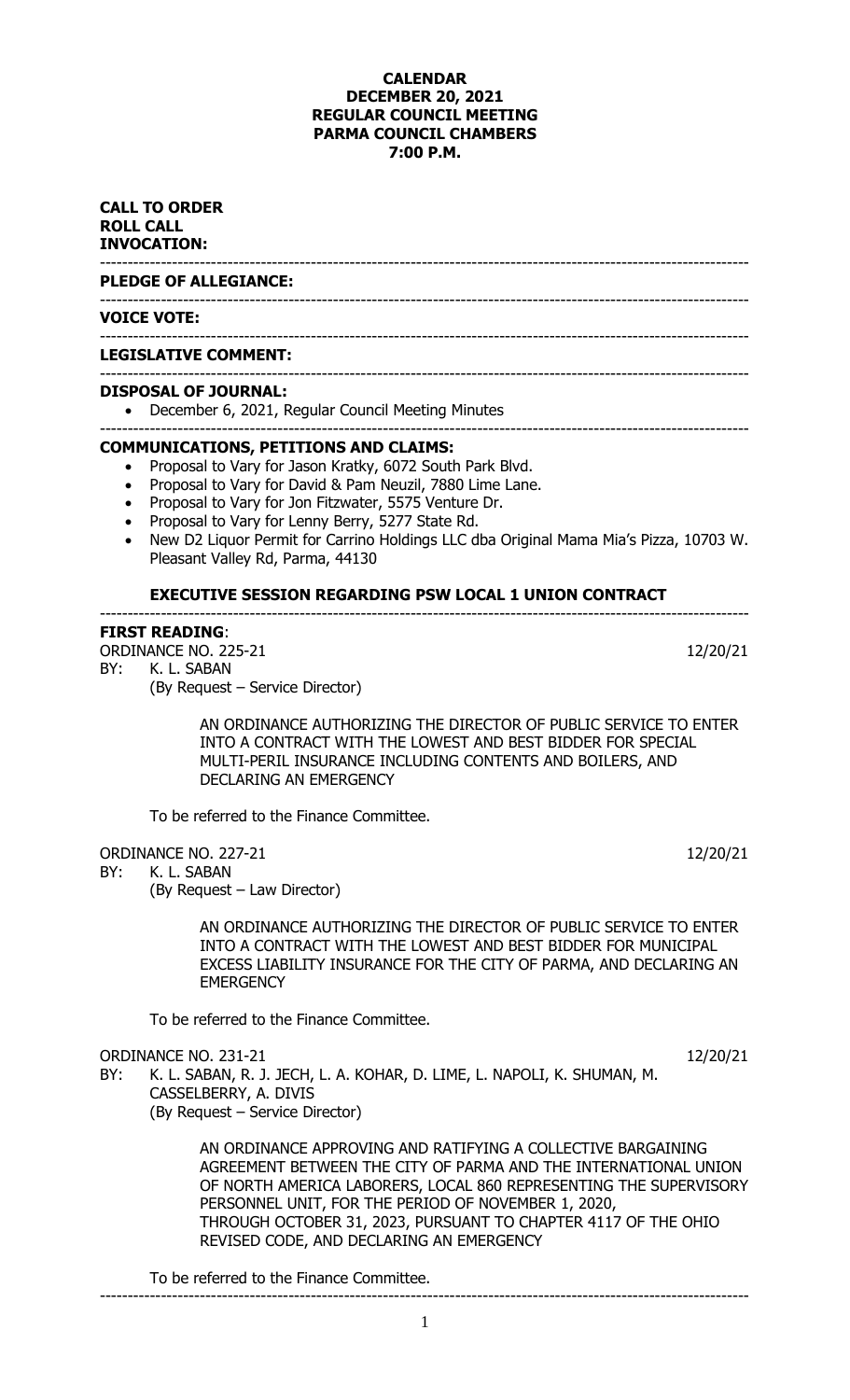BY: R. J. JECH

**SECOND READING**: **(Pending Outcome of Committee Meetings)** ORDINANCE NO. 209-21 (PLANNING) 12/6/21

> AN ORDINANCE TO REZONE PERMANENT PARCEL NUMBER 446-11-001, LOCATED AT 6123 STATE ROAD FROM SINGLE FAMILY-A TO RETAIL BUSINESS DISTRICT, IN THE CITY OF PARMA

To be referred back to the Planning Committee.

| ORDINANCE NO. 221-21 | (FINANCE) | 12/6/21 |
|----------------------|-----------|---------|
|                      |           |         |

BY: D. LIME

(By Request – Safety Director)

AN ORDINANCE AUTHORIZING THE MAYOR AND DIRECTOR OF PUBLIC SAFETY TO ENTER INTO A CONTRACT TO PURCHASE EQUIPMENT TO OUTFIT SIX (6) CHEVY TAHOES FOR THE PARMA POLICE DEPARTMENT, UNDER THE STATE OF OHIO BID PRICING, AND DECLARING AN EMERGENCY

To be referred back to the Finance Committee.

| <b>SECOND SUSPENSION:</b>    | (Pending Outcome of Committee Meetings) |         |
|------------------------------|-----------------------------------------|---------|
| <b>RESOLUTION NO. 210-21</b> | (FINANCE)                               | 12/6/21 |
| BY:<br>R. J. JECH            |                                         |         |

ORDINANCE NO. 212-21 (FINANCE) 12/6/21

A RESOLUTION URGING THE ADMINISTRATION TO USE FEDERAL INFRASTRUCTURE MONIES TO SECURE SIDEWALKS IN THE AREA OF WEST RIDGEWOOD DRIVE (FROM BROADVIEW ROAD TO RIDGE ROAD) AND THE DOWNTOWN PARMA AREA, AND DECLARING AN EMERGENCY

BY: K. L. SABAN, D. LIME AN ORDINANCE TO INCREASE THE SALARY OF THE CITY TREASURER, AND DECLARING AN EMERGENCY ORDINANCE NO. 213-21 (FINANCE) 12/6/21 BY: K. L. SABAN, D. LIME, K. SHUMAN AN ORDINANCE TO AMEND A PART OF SCHEDULE "A" OF ORDINANCE NO. 348-04 TO CHANGE THE SALARIES FOR THE POSITIONS OF CHIEF OF POLICE, DEPUTY CHIEF OF POLICE, CHIEF OF FIRE, AND ASSISTANT CHIEF OF FIRE, AND DECLARING AN EMERGENCY ORDINANCE NO. 220-21 (FINANCE) 12/6/21

BY: D. LIME

(By Request – Safety Director)

AN ORDINANCE APPROVING THE MEMORANDUM OF AGREEMENT TO THE COLLECTIVE BARGAINING AGREEMENT BETWEEN THE CITY OF PARMA AND THE OHIO PATROLMEN'S BENEVOLENT ASSOCIATION (SERGEANTS AND LIEUTENANTS) RELATIVE TO IMPLEMENTING TWELVE (12) HOUR WORK SCHEDULES, AND DECLARING AN EMERGENCY

| <b>THIRD READING:</b>                      | (Pending Outcome of Committee Meetings) |         |
|--------------------------------------------|-----------------------------------------|---------|
| ORDINANCE NO. 190-21<br>BY:<br>V. DIPIERRO | (PUBLIC SAFETY)                         | 11/8/21 |

AN ORDINANCE TO ENACT SECTION 1729.021 "PROHIBITION OF SWIMMING POOLS" WITHIN CHAPTER 1729 "SHORT-TERM RENTALS" OF THE CODIFIED ORDINANCES OF THE CITY OF PARMA, AND DECLARING AN EMERGENCY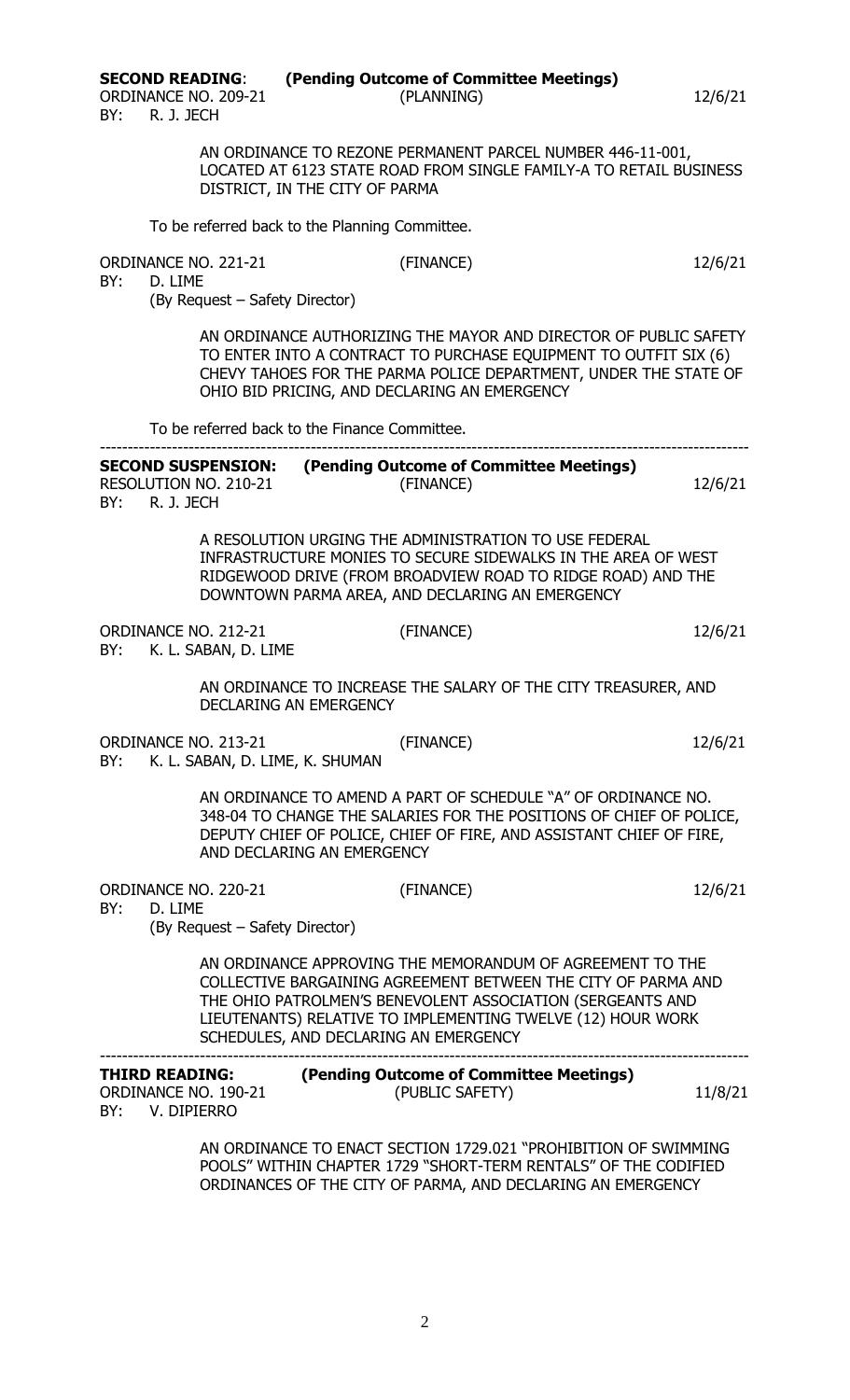BY: K.L. SABAN, L.A. KOHAR (By Request – Clerk of Court)

> AN ORDINANCE AUTHORIZING THE SERVICE DIRECTOR TO ENTER INTO A CONTRACT WITH THE LOWEST AND BEST BIDDER FOR FURNISHING AND INSTALLATION OF CARPETING OF THE OFFICES AT PARMA MUNICIPAL COURT, AND DECLARING AN EMERGENCY

ORDINANCE NO. 206-21 (FINANCE) 11/15/21

BY: L.A. KOHAR

(By Request – City Engineer)

AN ORDINANCE AUTHORIZING THE DIRECTOR OF PUBLIC SERVICE TO ENTER INTO A GRANT OF PERMANENT STORMWATER EASEMENTS IN CERTAIN PREMISES KNOWN AS PERMANENT PARCEL NUMBER 449-24-029 AND PERMANENT PARCEL NUMBER 449-22-044 FOR THE UPPER RIDGEWOOD BASIN IMPROVEMENT PROJECT WHICH WILL GRANT AN EASEMENT TO THE NORTHEAST OHIO REGIONAL SEWER DISTRICT (NEORSD) FOR THE INSTALLATION, CONSTRUCTION, OPERATION, MAINTENANCE, AND REPLACEMENT OF STORMWATER FACILITIES AT 7620 W. RIDGEWOOD DRIVE AND KELTONSHIRE ROAD, IN THE CITY OF PARMA, AND DECLARING AN **EMERGENCY** ---------------------------------------------------------------------------------------------------------------------

### **SUSPENSION OF THE RULES:**

RESOLUTION NO. 222-21 12/20/21 BY: D. LIME

(By Request – Mayor)

A RESOLUTION AUTHORIZING THE CITY OF PARMA TO APPLY FOR THE CUYAHOGA COUNTY DEPARTMENT OF DEVELOPMENT 2022 COMMUNITY DEVELOPMENT SUPPLEMENTAL GRANT, AND DECLARING AN EMERGENCY

RESOLUTION NO. 223-21 12/20/21

BY: D. LIME

A RESOLUTION URGING THE OHIO SENATE VETERANS AND PUBLIC SAFETY COMMITTEE TO APPROVE H.B. 23 REQUIRING EMERGENCY MEDICAL SERVICE PERSONNEL AND PEACE OFFICERS TO UNDERGO DEMENTIA-RELATED TRAINING, AND DECLARING AN EMERGENCY

ORDINANCE NO. 224-21 12/20/21

BY: K. L. SABAN

(By Request – Law Director)

AN ORDINANCE TO AMEND A PORTION OF EXHIBIT "A" OF ORDINANCE NO. 423-06 TO AMEND THE PAY RANGE FOR THE PART-TIME ASSISTANT HOUSING PROSECUTOR IN THE LAW DEPARTMENT, AND DECLARING AN EMERGENCY

RESOLUTION NO. 226-21 12/20/21

BY: K. L. SABAN

(By Request – Auditor)

A RESOLUTION APPROVING THE CITY AUDITOR'S CASH TRANSFERS, AND DECLARING AN EMERGENCY

ORDINANCE NO. 228-21 12/20/21 BY: D. LIME

(By Request – Safety Director)

AN ORDINANCE AUTHORIZING THE DIRECTOR OF PUBLIC SAFETY TO ENTER INTO AN AGREEMENT WITH THE PARMA CITY SCHOOL DISTRICT FOR THE IMPLEMENTATION OF A SCHOOL RESOURCE OFFICER AT MIDDLE SCHOOL CAMPUSES WITHIN THE DISTRICT, AND DECLARING AN EMERGENCY